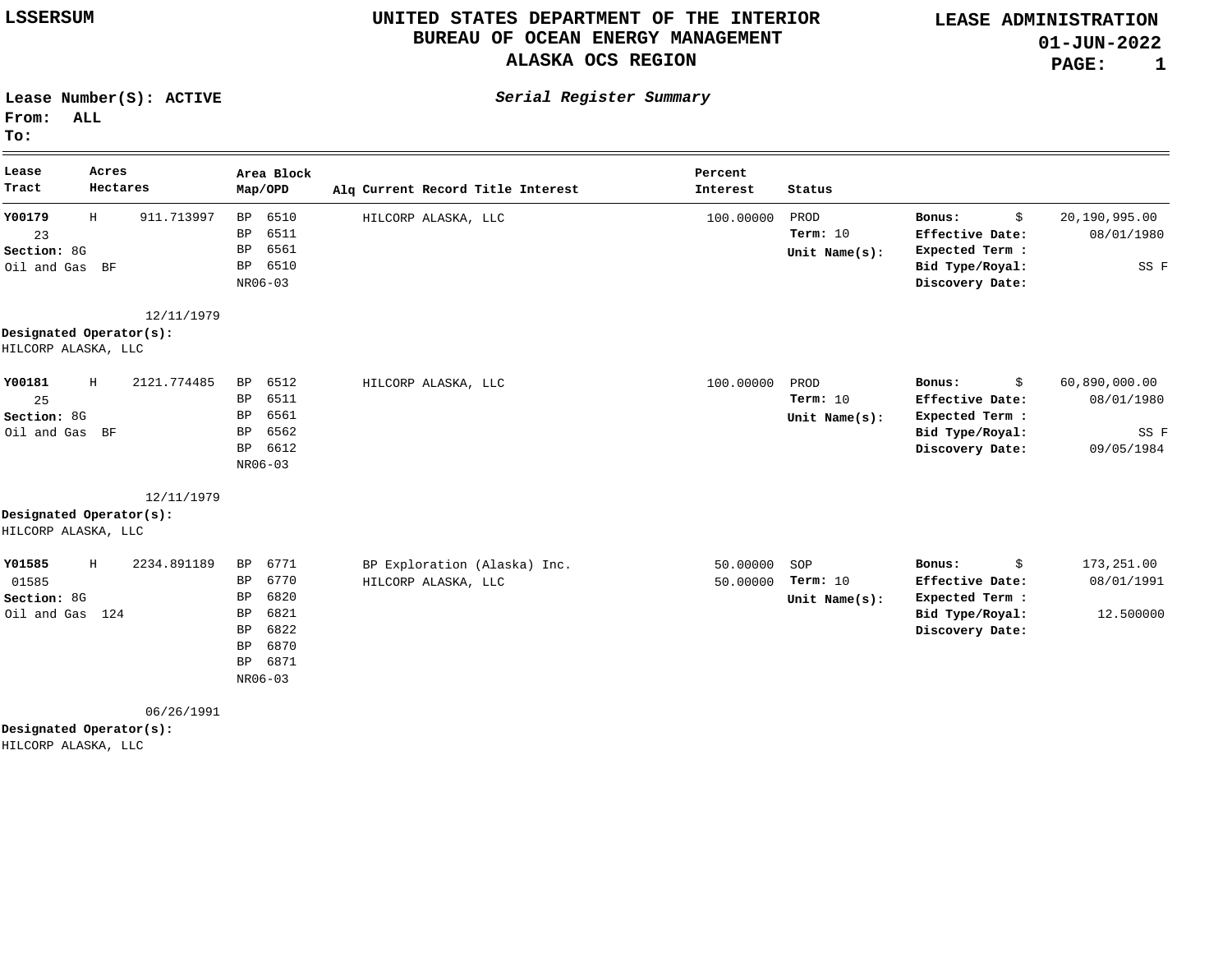**Serial Register Summary**

**LEASE ADMINISTRATION 01-JUN-2022 PAGE: 2**

**Lease Number(S): ACTIVE**

**From: ALL**

**To:**

**Lease Tract Acres Hectares Area Block**  $Map/OPD$ **Percent Current Record Title Interest Interest Status Y01645 Y01650 Y01886 Y02434 Y02435** 01645 01650 01886 02434 02435 Oil and Gas 202 04/18/2007 H H  $\,$  H H H Section: 8G Section: 8G Section: 8G Section: 8G Section: 8G 1185.584351 2147.996183 1.097685 2096.382220 1260.801087 BP 6510 BP 6819 BP 6820 BP 6870 BP 6871 BP 6871 KN 7064 KN 7114 NR06-03 NR06-03 NR06-03 NP05-08 NP05-08 **Designated Operator(s): Designated Operator(s): Designated Operator(s): Designated Operator(s): Designated Operator(s):** HILCORP ALASKA, LLC HILCORP ALASKA, LLC HILCORP ALASKA, LLC HILCORP ALASKA, LLC HILCORP ALASKA, LLC \$ 368,680.00 \$ 10,611,680.00 \$ 1,089.00 **Bonus: Bonus: Bonus: Bonus: Bonus:** 12/01/1996 10/01/1996 07/01/2007 10/01/2017 10/01/2017 **Effective Date: Effective Date: Effective Date: Effective Date: Effective Date:** 09/30/2027 09/30/2027 **Expected Term : Expected Term : Expected Term : Expected Term : Expected Term :** 12.500000 12.500000 RS A1 12.500000 12.500000 **Bid Type/Royal: Bid Type/Royal: Bid Type/Royal: Bid Type/Royal: Bid Type/Royal: Discovery Date: Discovery Date: Discovery Date: Discovery Date: Discovery Date:** HILCORP ALASKA, LLC BP Exploration (Alaska) Inc. HILCORP ALASKA, LLC BP Exploration (Alaska) Inc. HILCORP ALASKA, LLC HILCORP ALASKA, LLC HILCORP ALASKA, LLC 100.00000 50.00000 50.00000 50.00000 50.00000 100.00000 PRIMRY 100.00000 **Unit Name(s): Unit Name(s): Unit Name(s): Unit Name(s): Unit Name(s):** PROD SOP SOP PRIMRY 10 **Term:** 10 **Term:** 10 **Term:** 10 **Term:** 10 **Term:**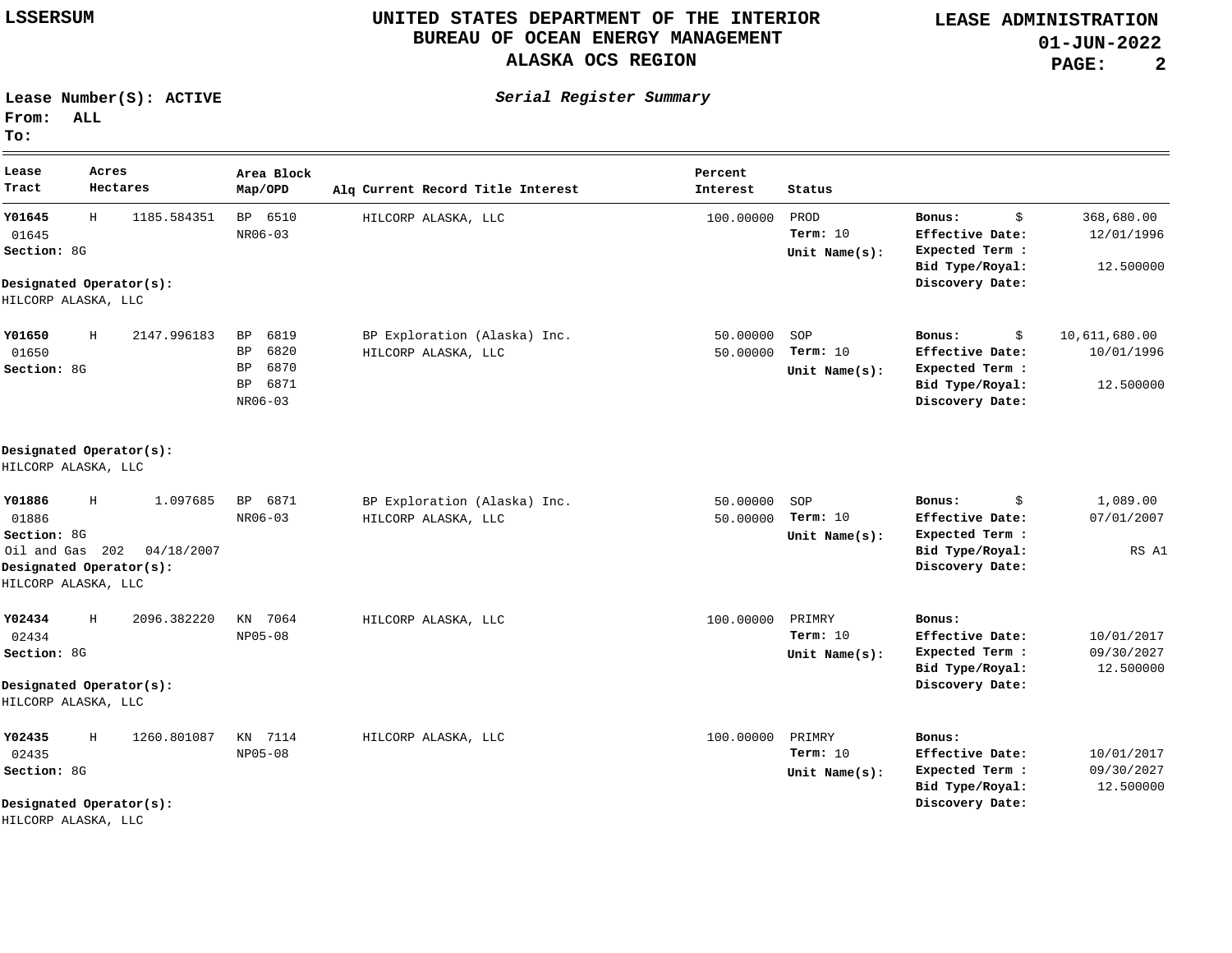**LEASE ADMINISTRATION 01-JUN-2022 PAGE: 3**

 $\equiv$ 

**Lease Number(S): ACTIVE**

**Serial Register Summary**

**From: ALL To:**

| Lease<br>Tract                                        | Acres<br>Hectares                           | Area Block<br>Map/OPD     | Alg Current Record Title Interest | Percent<br>Interest | Status                                    |                                                                                    |                                       |
|-------------------------------------------------------|---------------------------------------------|---------------------------|-----------------------------------|---------------------|-------------------------------------------|------------------------------------------------------------------------------------|---------------------------------------|
| Y02436<br>02436<br>Section: 8G<br>HILCORP ALASKA, LLC | H<br>2304.000000<br>Designated Operator(s): | SE 6162<br>$NO05 - 02$    | HILCORP ALASKA, LLC               | 100.00000           | PRIMRY<br>Term: $10$<br>Unit Name $(s)$ : | Bonus:<br>Effective Date:<br>Expected Term :<br>Bid Type/Royal:<br>Discovery Date: | 10/01/2017<br>09/30/2027<br>12.500000 |
| Y02437<br>02437<br>Section: 8<br>HILCORP ALASKA, LLC  | 2304.000000<br>H<br>Designated Operator(s): | SE<br>6310<br>$NO05 - 02$ | HILCORP ALASKA, LLC               | 100.00000           | PRIMRY<br>Term: $10$<br>Unit Name $(s)$ : | Bonus:<br>Effective Date:<br>Expected Term :<br>Bid Type/Royal:<br>Discovery Date: | 10/01/2017<br>09/30/2027<br>12.500000 |
| Y02438<br>02438<br>Section: 8<br>HILCORP ALASKA, LLC  | H<br>2304.000000<br>Designated Operator(s): | 6357<br>SE<br>NO05-02     | HILCORP ALASKA, LLC               | 100.00000           | PRIMRY<br>Term: 10<br>Unit Name $(s)$ :   | Bonus:<br>Effective Date:<br>Expected Term :<br>Bid Type/Royal:<br>Discovery Date: | 10/01/2017<br>09/30/2027<br>12.500000 |
| Y02439<br>02439<br>Section: 8<br>HILCORP ALASKA, LLC  | H<br>2304.000000<br>Designated Operator(s): | 6360<br>SE<br>NO05-02     | HILCORP ALASKA, LLC               | 100.00000           | PRIMRY<br>Term: $10$<br>Unit Name $(s)$ : | Bonus:<br>Effective Date:<br>Expected Term :<br>Bid Type/Royal:<br>Discovery Date: | 10/01/2017<br>09/30/2027<br>12.500000 |
| Y02440<br>02440<br>Section: 8                         | H<br>2304.000000<br>Designated Operator(s): | SE<br>6405<br>NO05-02     | HILCORP ALASKA, LLC               | 100.00000           | PRIMRY<br>Term: $10$<br>Unit Name $(s)$ : | Bonus:<br>Effective Date:<br>Expected Term :<br>Bid Type/Royal:<br>Discovery Date: | 10/01/2017<br>09/30/2027<br>12.500000 |

HILCORP ALASKA, LLC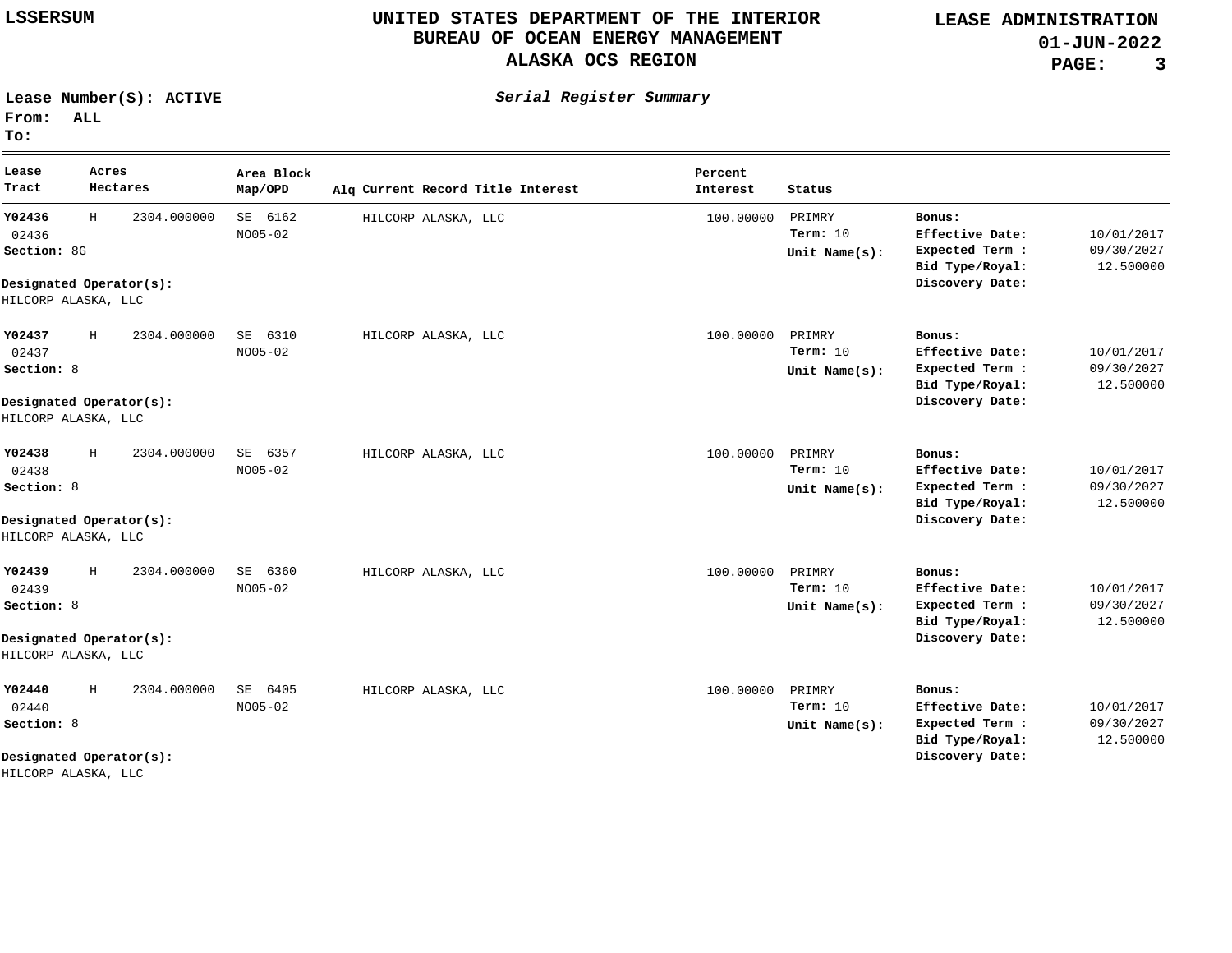**LEASE ADMINISTRATION 01-JUN-2022 PAGE: 4**

<u> 1989 - Andrea Santa Andrea Andrea Andrea Andrea Andrea Andrea Andrea Andrea Andrea Andrea Andrea Andrea Andr</u>

**Lease Number(S): ACTIVE**

**Serial Register Summary**

**From: ALL To:**

| Lease<br>Tract                                         | Acres<br>Hectares                               | Area Block<br>Map/OPD     | Alg Current Record Title Interest | Percent<br>Interest | Status                                    |                                                                                    |                                       |
|--------------------------------------------------------|-------------------------------------------------|---------------------------|-----------------------------------|---------------------|-------------------------------------------|------------------------------------------------------------------------------------|---------------------------------------|
| Y02441<br>02441<br>Section: 8<br>HILCORP ALASKA, LLC   | H<br>2304.000000<br>Designated Operator(s):     | SE 6406<br>$NO05 - 02$    | HILCORP ALASKA, LLC               | 100.00000           | PRIMRY<br>Term: $10$<br>Unit Name $(s)$ : | Bonus:<br>Effective Date:<br>Expected Term :<br>Bid Type/Royal:<br>Discovery Date: | 10/01/2017<br>09/30/2027<br>12.500000 |
| Y02442<br>02442<br>Section: 8<br>HILCORP ALASKA, LLC   | Н<br>2304.000000<br>Designated Operator(s):     | SE<br>6407<br>$NO05 - 02$ | HILCORP ALASKA, LLC               | 100.00000           | PRIMRY<br>Term: $10$<br>Unit Name $(s)$ : | Bonus:<br>Effective Date:<br>Expected Term :<br>Bid Type/Royal:<br>Discovery Date: | 10/01/2017<br>09/30/2027<br>12.500000 |
| Y02443<br>02443<br>Section: 8<br>HILCORP ALASKA, LLC   | H<br>2304.000000<br>Designated Operator(s):     | 6410<br>SE<br>$NO05 - 02$ | HILCORP ALASKA, LLC               | 100.00000           | PRIMRY<br>Term: 10<br>Unit Name $(s)$ :   | Bonus:<br>Effective Date:<br>Expected Term :<br>Bid Type/Royal:<br>Discovery Date: | 10/01/2017<br>09/30/2027<br>12.500000 |
| Y02444<br>02444<br>Section: 8<br>HILCORP ALASKA, LLC   | Н<br>2304.000000<br>Designated Operator(s):     | SE 6455<br>$NO05 - 02$    | HILCORP ALASKA, LLC               | 100.00000           | PRIMRY<br>Term: $10$<br>Unit Name $(s)$ : | Bonus:<br>Effective Date:<br>Expected Term :<br>Bid Type/Royal:<br>Discovery Date: | 10/01/2017<br>09/30/2027<br>12.500000 |
| Y02445<br>02445<br>Section: 8<br>TITT GODD TITQUTT TTQ | Н<br>2304.000000<br>Designated Operator $(s)$ : | 6456<br>SE<br>$NO05 - 02$ | HILCORP ALASKA, LLC               | 100,00000           | PRIMRY<br>Term: 10<br>Unit Name $(s)$ :   | Bonus:<br>Effective Date:<br>Expected Term :<br>Bid Type/Royal:<br>Discovery Date: | 10/01/2017<br>09/30/2027<br>12.500000 |

HILCORP ALASKA, LLC